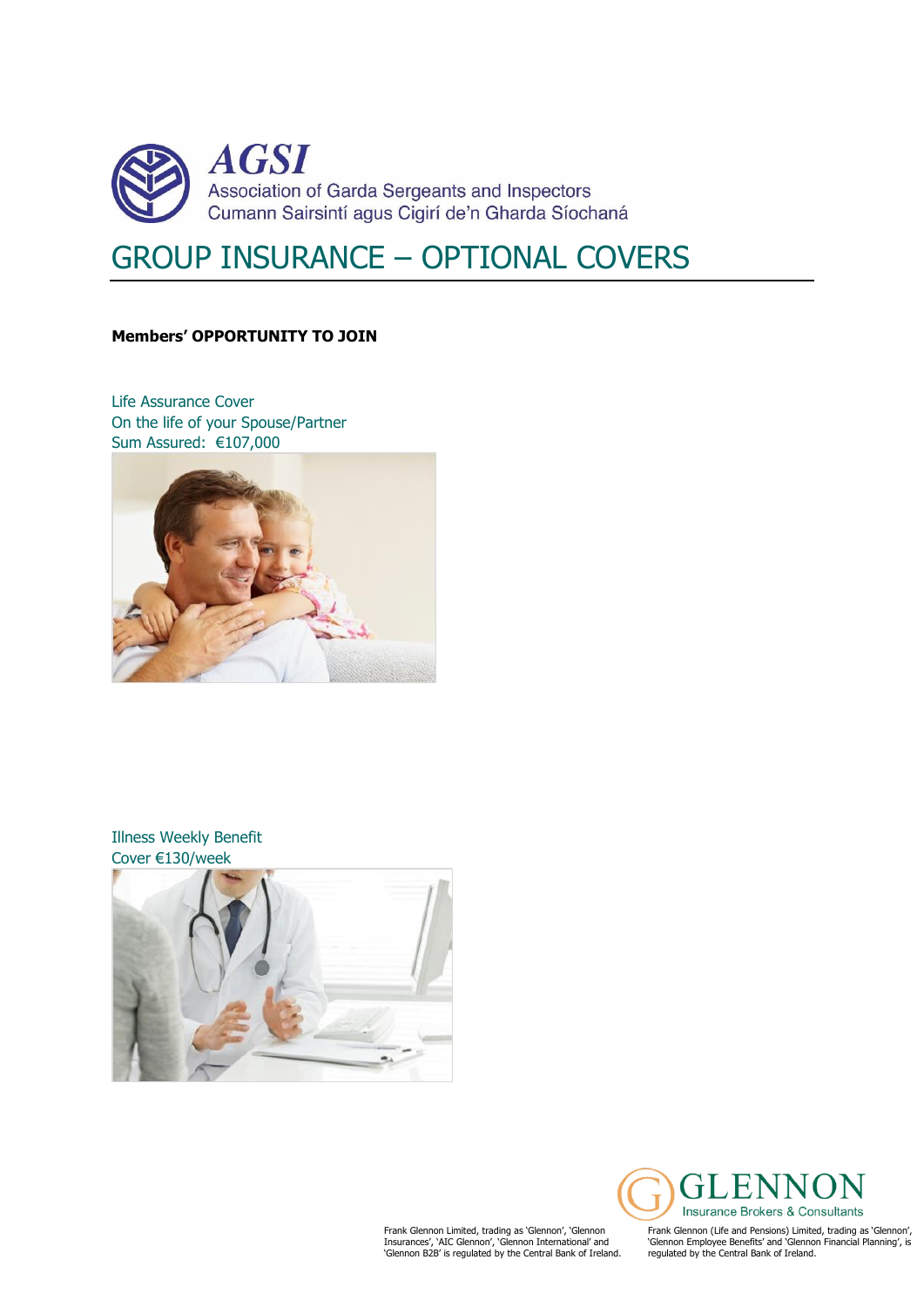### **The AGSI Group Life Assurance Scheme**

The AGSI Group Life Assurance Scheme combines both Mandatory and Voluntary elements of cover. The Mandatory element ( $\epsilon$ 2500) is provided by the Association for all members and is payable in the event of the death of the spouse/partner of a member. For unmarried members, the cover reverts to the life of the member.

#### MEMBERS OPTIONAL ADDITIONAL COVER

The Scheme also offers a much more substantial level of spouse/partner cover  $(\epsilon 107,000)$  for those members who opt for this additional cover. The cost of the add-on is paid by the member through deduction from pay - the premium is €4.36/week.

Note 1: cover can be continued into retirement by payment of premium from pension.

Note 2: the sum assured reduces to €61,000 at age 60 years. Further information regarding existing and optional cover can be studied on the AGSI Members website and is available on request from AGSI:

- \* You may already be paying for this optional life cover you should check on your payslip under Code 6154
- If you are not already covered and wish to opt-in to the Optional Cover, you should email Bernie on [agsi@agsi.ie](mailto:agsi@agsi.ie) to request advice and information. Alternatively, you may complete the form on the back page of this document.
- You will be required to complete an AGSI Form and your Spouse/Partner will be required to complete an Irish Life application form, with some medical questions.
- Thereafter Irish Life, through AGSI, will confirm when cover is in place. Irish Life will assess the potential risk of insuring your Spouse/Partner before membership of the Scheme can be confirmed. This may involve attending for a medical examination.
- Not all applications are accepted. In a small percentage of cases membership of the AGSI Spouses Life Assurance Plan may be refused.

So email Bernie Ryan on agsi@agsi.ie with your request for information on the Life Assurance optional cover or fill in the form on back page.

> Frank Glennon Limited, trading as 'Glennon', 'Glennon Insurances', 'AIC Glennon', 'Glennon International' and 'Glennon B2B' is regulated by the Central Bank of Ireland.

**Insurance Brokers & Consultants** 

Frank Glennon (Life and Pensions) Limited, trading as 'Glennon', 'Glennon Employee Benefits' and 'Glennon Financial Planning', is regulated by the Central Bank of Ireland.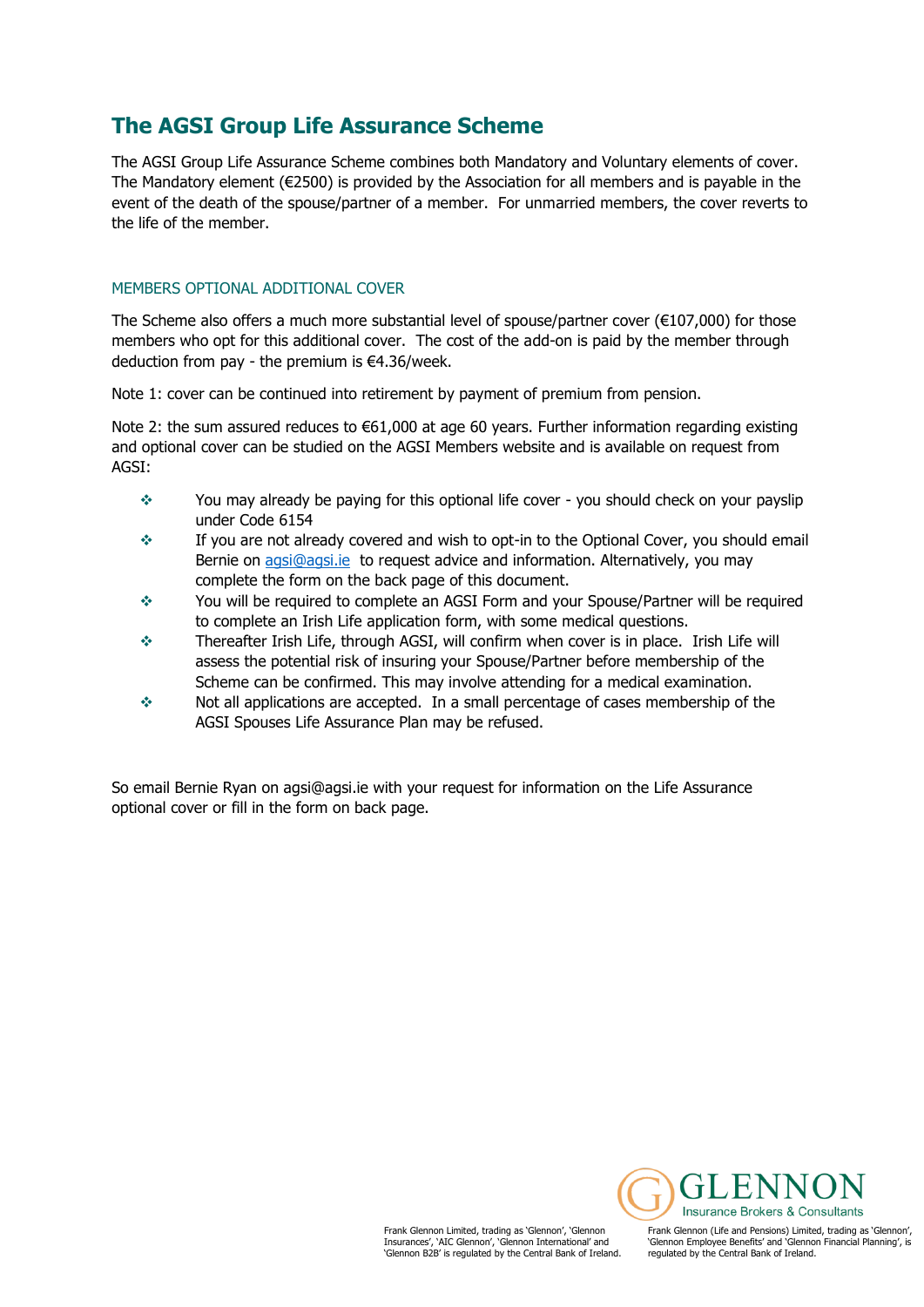## **The AGSI Group Personal Accident Scheme**

The Association Group Personal Accident Scheme is paid-for by AGSI and includes (among other benefits) a weekly benefit in the event of a member being disabled (off work) following an accident. The current weekly benefit is €160/week in the event of an accident after a policy excess period of 14 days.

#### OPTIONAL ILLNESS COVER

However a member can opt to include a similar weekly benefit payable in the event of Illness which causes temporary disablement (time off work) within 12 calendar months' of first manifesting itself, the benefit being €130/week.

- $\cdot$  This add-on is paid by the member through deduction from pay.
- Terms and Conditions apply.
- All cover ceases at retirement.
- The cost of this (Optional) add-on is €1.54/week.

You may already be paying for this add-on: so you should check on your payslip - the Deduction Code is 6155.

If you are not already covered, and wish to opt-in, you should email Bernie on agsi@agsi.ie asking for advice and information on the Optional Illness Cover. Alternatively, you may complete the form on the back page of this document.

#### **The AGSI Insurance Information Leaflet**

This information leaflet provides only summary information about the two insurance schemes administered by Irvine Insurance Brokers Ltd, however further information can viewed at the AGSI Members' Section of the Website and is available on request from agsi@agsi.ie.

#### **Who are the Insurers**

The Group Life Policy is underwritten by Irish Life Assurance plc, Dublin.

Frank Glennon Limited, trading as 'Glennon', 'Glennon Insurances', 'AIC Glennon', 'Glennon International' and 'Glennon B2B' is regulated by the Central Bank of Ireland.

**Insurance Brokers & Consultants** Frank Glennon (Life and Pensions) Limited, trading as 'Glennon', 'Glennon Employee Benefits' and 'Glennon Financial Planning', is regulated by the Central Bank of Ireland.

ЕŅ